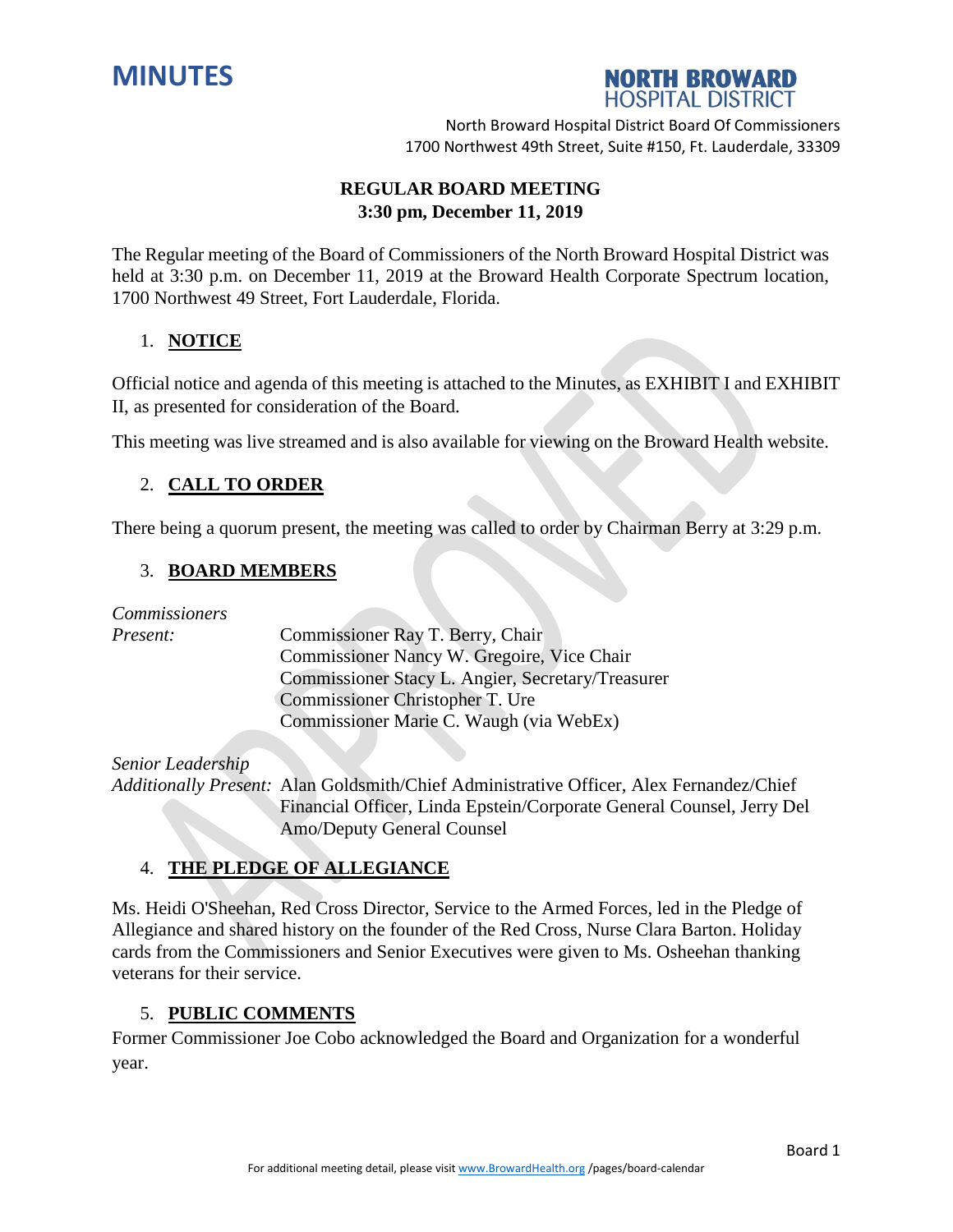



# 6. **APPROVAL OF MINUTES**

6.1. Approve November 20, 2019 Regular Board Meeting Minutes

**MOTION** It was *moved* by Commissioner Gregoire, *seconded* by Commissioner Angier, to:

### **Approve the November 20, 2019 Regular Board Meeting minutes, as proposed.**

Motion *carried* unanimously.

### 7. **MEDICAL STAFF CREDENTIALING** – Dr. Andrew Ta

7.1.) Broward Health North 7.3.) Broward Health Coral Springs 7.2.) Broward Health Imperial Point 7.4.) Broward Health Medical Center

**MOTION** It was *moved* by Commissioner Angier, *seconded* by Commissioner Ure, to:

### **Adopt proposed Medical Staff Credentialing items 7.1 through 7.4, as amended.**

Motion *carried* unanimously*.*

# 8. **CHIEF MEDICAL STAFF UPDATES** 8.1. - 8.4.

Medical staff updates were given by Dr. Lehr for Broward Health North, Dr. Jensen for Broward Health Imperial Point and Dr. Morrison for Broward Health Medical Center. Said reports highlighted each of the facilities' objectives, events and awards received over the past month. No report was given for Broward Health Coral Springs as Dr. Penate was not present.

8.1.) Broward Health North 8.3.) Broward Health Coral Springs 8.2.) Broward Health Imperial Point 8.4.) Broward Health Medical Center

# 9. **PRESENTATIONS**

9.1. CAO Update, Presented by Alan Goldsmith

In the absence of Mr. Santorio, Mr. Goldsmith presented the CEO monthly report, highlighting the five pillars of the organization and progress at each of the facilities

### 10. **CONSENT AGENDA**

- 10.1. Compliance Work Plan: Fiscal Year 2020
- 10.2. Healthcare for the Homeless Board Update

**MOTION** It was *moved* by Commissioner Gregoire, *seconded* by Commissioner Angier, that: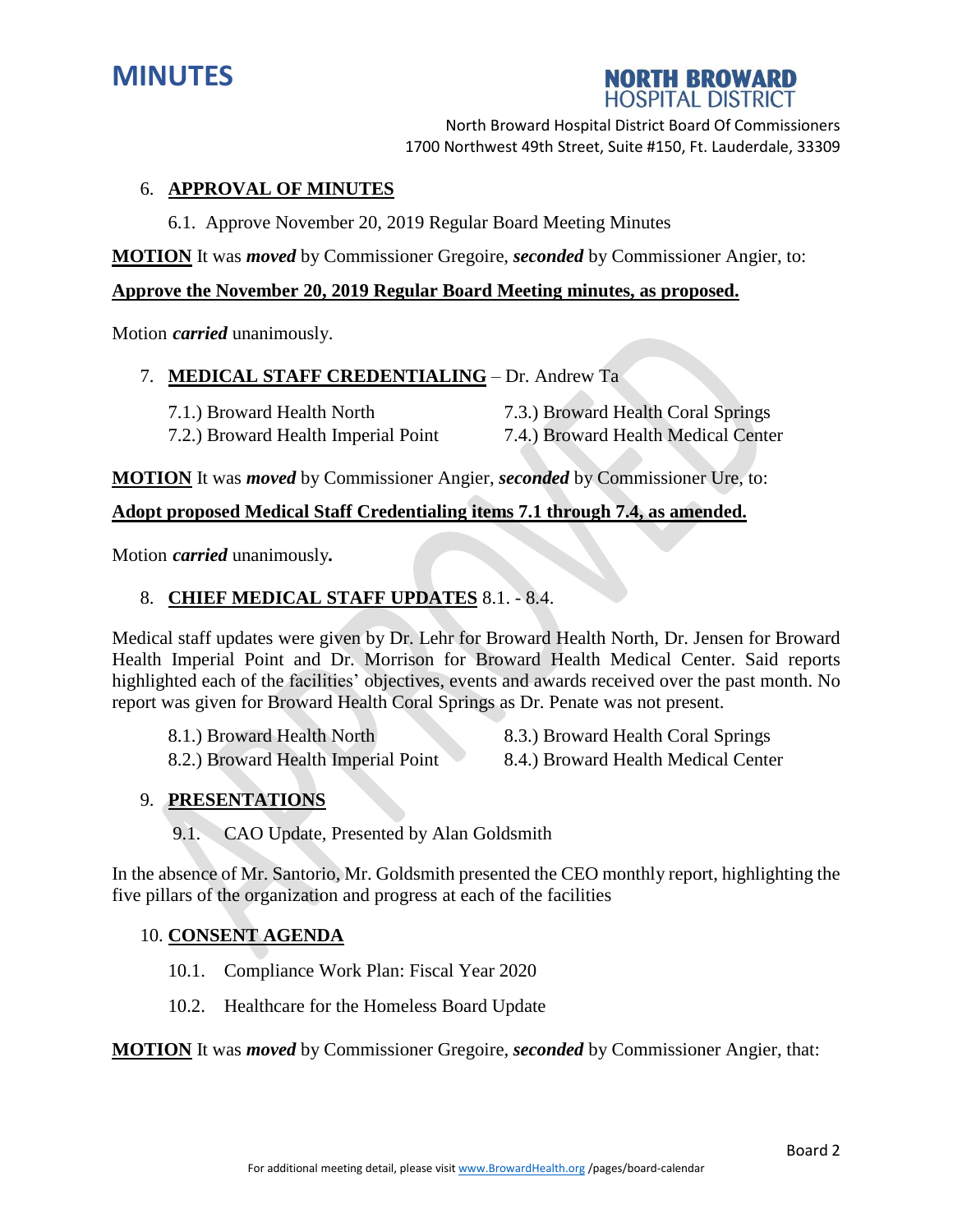

# **NORTH BROWARD HOSPITAL DISTRICT**

North Broward Hospital District Board Of Commissioners 1700 Northwest 49th Street, Suite #150, Ft. Lauderdale, 33309

# **The Board of Commissioners of the North Broward Hospital District approve the Consent Agenda, items 10.1 through 10.2, as presented.**

Motion *carried* unaninoumously.

## 11. **DISCUSSION AGENDA**

11.1. Discussion of Job Description for Permanent Chief Internal Auditor – Melanie Hatcher

Ms. Hatcher detailed modifications made to the job description as requested by the Audit Committee.

**MOTION** It was *moved* by Commissioner Ure, *seconded* by Commissioner Waugh, that:

# **The Board of Commissioners of the North Broward Hospital District move to approve the job description and proposed social media posting.**

Motion *carried* unaninoumously.

11.2. Resolution FY20-12, Amend the Bylaws of the Board of Commissioners of North Broward Hospital District to Address Substitute Committee Members and an Expedited Process for Appointments and Re-appointments

**MOTION** It was *moved* by Commissioner Gregoire, *seconded* by Commissioner Ure, that:

**The Board of Commissioners of the North Broward Hospital District adopt the Resolution FY20-12, to amend the Bylaws of the Board of Commissioners of North Broward Hospital District to Address Substitute Committee Members and an Expedited Process for Appointments and Re-appointments.** 

Motion *carried* unanimously*.*

# **WALK – ON ITEMS**

**MOTION** It was *moved* by Commissioner Gregoire *seconded* by Commissioner Ure, that:

The Board call and convene a shade session as provided under section 395.3035(4), Florida Statutes, to discuss the strategic plans of Broward Health at the close of the January 29, 2020 board meeting.

Motion *carried* unanimously*.*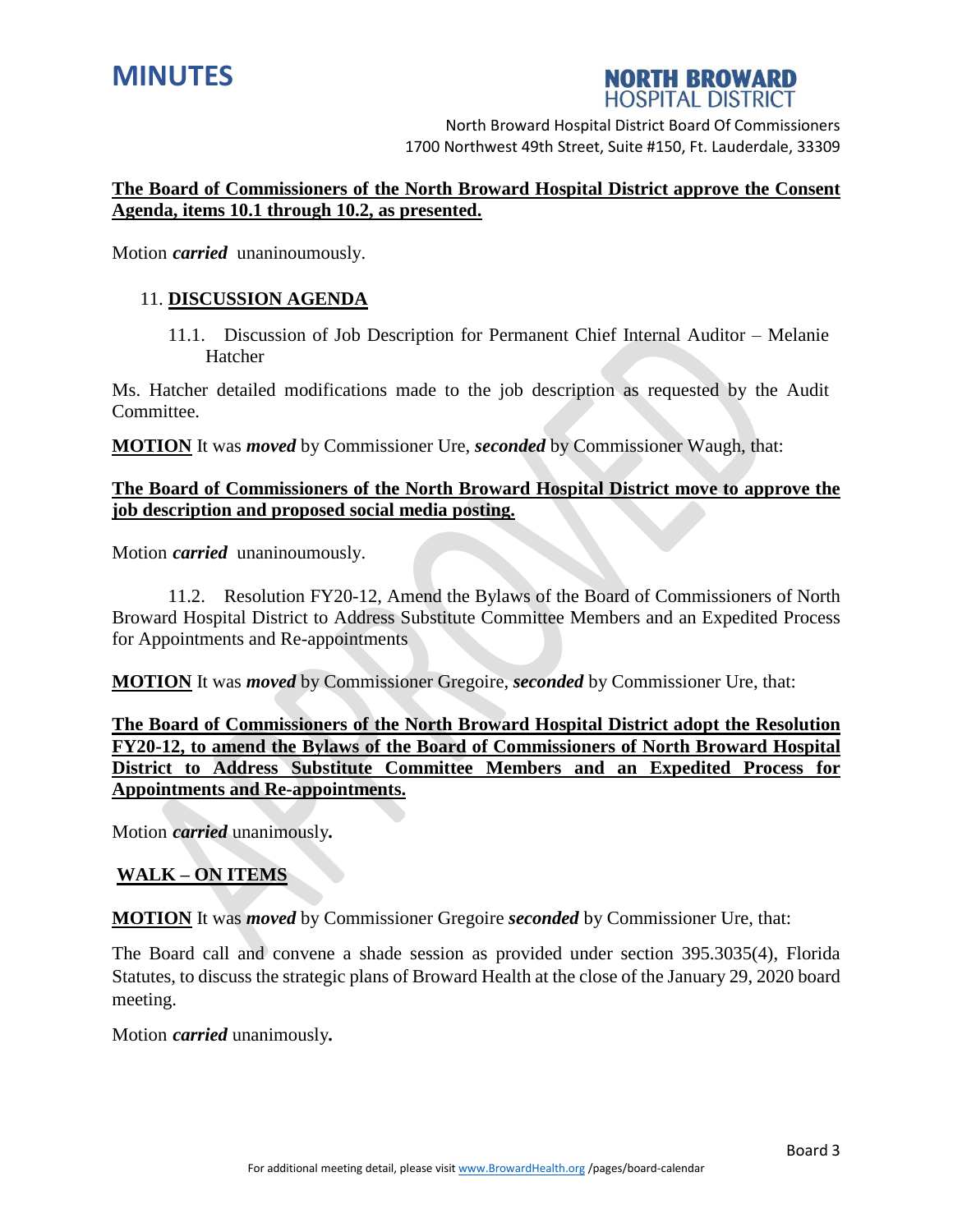



### 12. **COMMENTS BY COMMISSIONERS**

Closing comments were given by the Board Members.

#### 13. **NEXT REGULAR BOARD MEETING**

Next regularly scheduled Board of Commissioner's meeting will be held on January 29, 2020 at 4:00 p.m. at the Broward Health Corporate Office, Spectrum site, Suite 150, 1700 Northwest 49th Street, Ft. Lauderdale, Florida, 33309.

### 14. **ADJOURNMENT** 4:16 p.m.

**MOTION** It was *moved* by Commissioner Ure, *seconded* by Commissioner Gregoire, that:

### **The Regular Board Meeting of the North Broward Hospital District be adjourned.**

Motion *carried* unanimously.

Respectfully submitted, Commissioner Stacy L. Angier, Secretary/Treasurer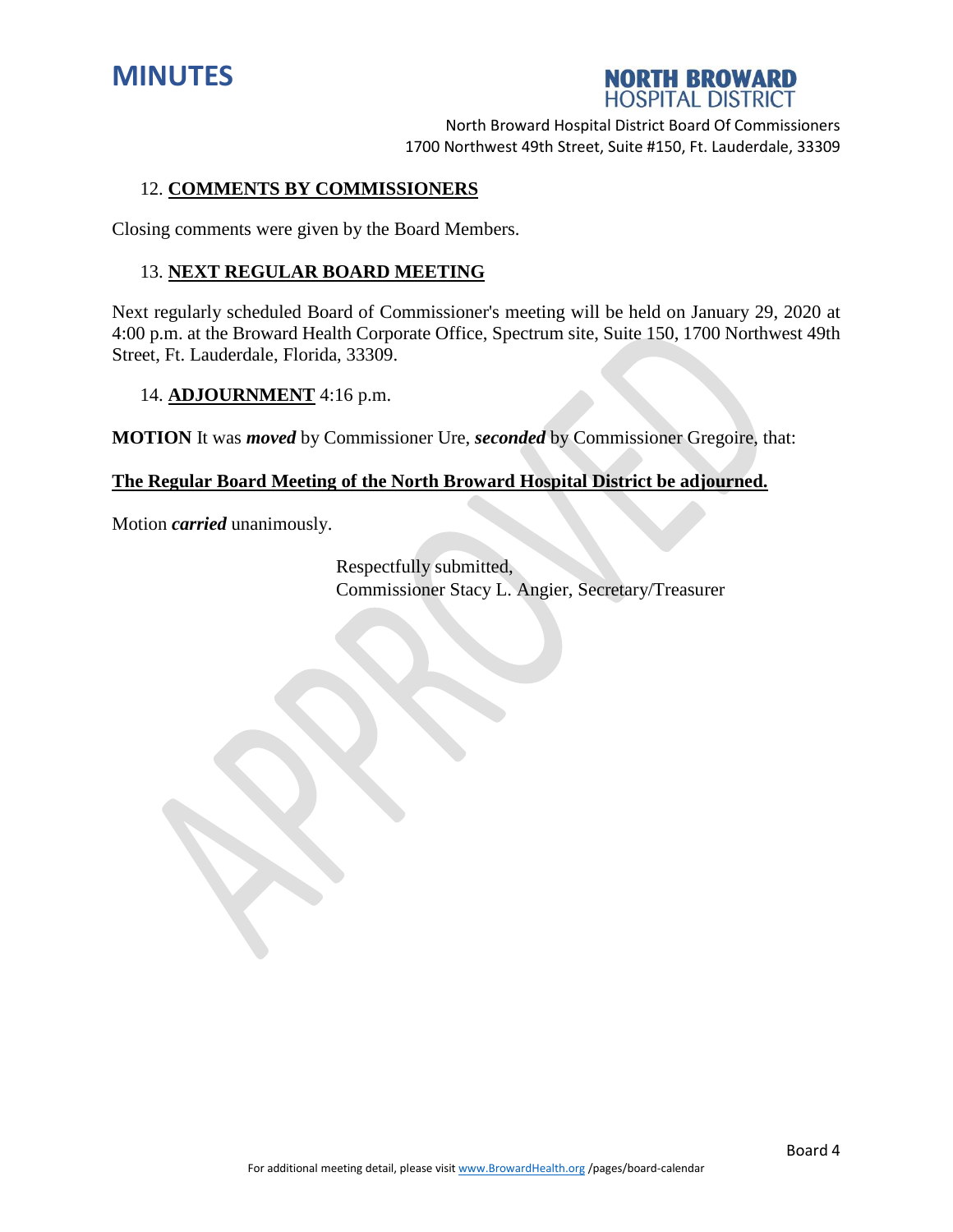



#### **Resolution FY20-12**

#### **Resolution to Amend the Bylaws of the Board of Commissioners of North Broward Hospital District to Address Substitute Committee Members and an Expedited Process for Appointments and Reappointments**

WHEREAS, the Board of Commissioners (the "Board") of the North Broward Hospital District (the "District") has established Board committees ("Committees") to properly exercise its Charter oversight duties;

WHEREAS, the Committees meet on a regular basis to further the purposes, goals, and objectives of the Committees;

WHEREAS, from time to time, the Committees are unable to establish a quorum necessary to conduct business falling within the jurisdiction of the Committees;

WHEREAS, the Board is responsible for the appointment and reappointment of members to the Medical Staff;

WHEREAS, the Board has established the Amended and Restated Bylaws of the North Broward Hospital District (the "Bylaws") and its accompanying Codified Resolutions of the Board of Commissioners of the North Broward Hospital District ("Codified Resolutions"), both as amended from time to time;

WHEREAS, Art. III, s. 12(c)-(e) of the Bylaws and Section 3.12 of the Codified Resolutions establish and govern the composition, duties, and procedures of such Committees and the appointment and participation of members to the Committees;

WHEREAS, Art. V, s. 2(b) of the Bylaws governs the appointment and reappointment of members to the Medical Staff;

WHEREAS, the Board, consistent with its governance authority as established under the Bylaws, wishes to amend Art. III, s. 12(d)-(e) and Art. V, s. 2(b) of the Bylaws to clarify the procedure for appointing substitute Committee members to establish a quorum and facilitate District business when a Committee member is not or is incapable of participating and to delegate authority to a two (2) member Board for expedited credentialing and recredentialing;

WHEREAS, Art. VII(a) governs the amendment procedures of the Bylaws and the Board has followed such procedures in amending the Bylaws; and

WHEREAS, unless context otherwise requires, capitalized terms used but not defined herein have the meanings ascribed to such terms in the Bylaws and Codified Resolutions.

NOW, THEREFORE, BE IT RESOLVED, by the Board of Commissioners of the North Broward Hospital District, that:

**1.** The Bylaws are hereby amended as provided below. Words stricken are deletions; words underlined are additions.

**2.** The Board hereby amends Art. III, s. 12(d) of the Bylaws to read as follows:

#### **(d) Attendance and Participation by Commissioners**

All Commissioners may attend any Board committee meeting and may participate in the discussions and deliberations of such committee, but shall not be entitled to vote on matters or be used to establish a quorum unless the Commissioner is a member or a Substitute Committee Member (as defined below) of such committee.

**3.** Present subsection (e) of Art. III, s. 12 of the Bylaws is redesignated as "Committee Appointments and Substitute Committee Members," and is amended to add a second paragraph that reads as follows:

#### **(e) Committee Appointments and Substitute Committee Members**